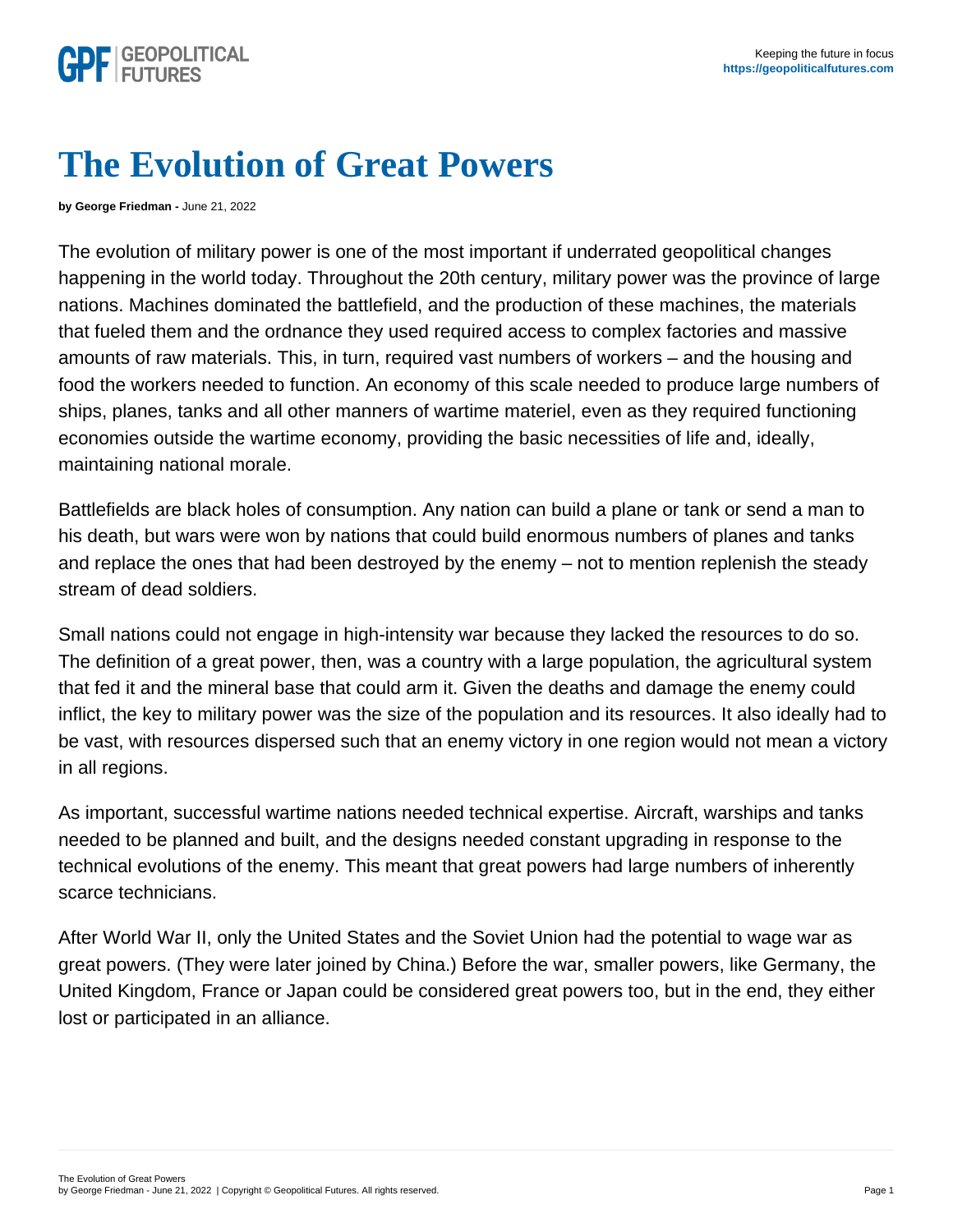In the intervening years, there has been a vast evolution of martial technology. It was once necessary to bring a 40-ton tank 2,000 miles away to deliver 40 or 50 pounds of explosives on an enemy position. The first British bomber attack was so inaccurate that the Germans couldn't figure out what the British target was. Ships could not see farther than the horizon, where an enemy fleet could be lurking. Special aircraft had to be launched simply to see deep. Paradoxically, the more primitive the system, the more resources were required to sustain it. The more aware of its environment and the more accurate the guidance, the lower the drain. For example, a satellite can provide an enemy's location, and automated internal guidance systems on munitions can strike precisely. There are new satellites that belong in a new class. As a result of accuracy, a force requires fewer munitions. The concentration of manpower shifts from the active battlefield to managing intelligence and rapidly innovating technologies. War no longer required a massive population, nor does it require massive consumption of raw material.

This has significant geopolitical consequences. Small and even very small countries can wage war, particularly against older model militaries that lack the precision and range of the new class of countries. These small countries shift from a dependence on depth to time. The more room a country had, the more room it had to disperse. In the emerging model of war, the more time they have in which to react to dangers, the more effective they are. It is not a single evolution so much as a set of evolutions, from space-based intelligence to long-range autotargeted weapons to automated anti-missile systems.

We can see this evolution most clearly in Israel. Founded first on French and then American weapons, the Israeli military now has homegrown capabilities that it (ironically) can sell to others. They are designed around the principle that putting troops at risk is a possible but rare event, while using unmanned force as the dominant element of strategy. Israel has come the furthest with this strategy, but it can be seen also in places such as the United Arab Emirates and Singapore. As a result, each wields international political power far beyond what might have been expected from it during the prior era. New technologies enable small powers to engage much larger powers. The core of the force is the technologists who maintain and upgrade systems – a fraction of the manpower needed by the old definition of great powers.

Of course, manned militaries remain indispensable. But the conversion to a new mode of thought is well underway. Israel has a striking amount of regional influence, but its technology cannot fully defend against a massive force from the last era's great power. Maintaining one culture while creating new ones sparks crises between cultures – and within budgets. The new technology is